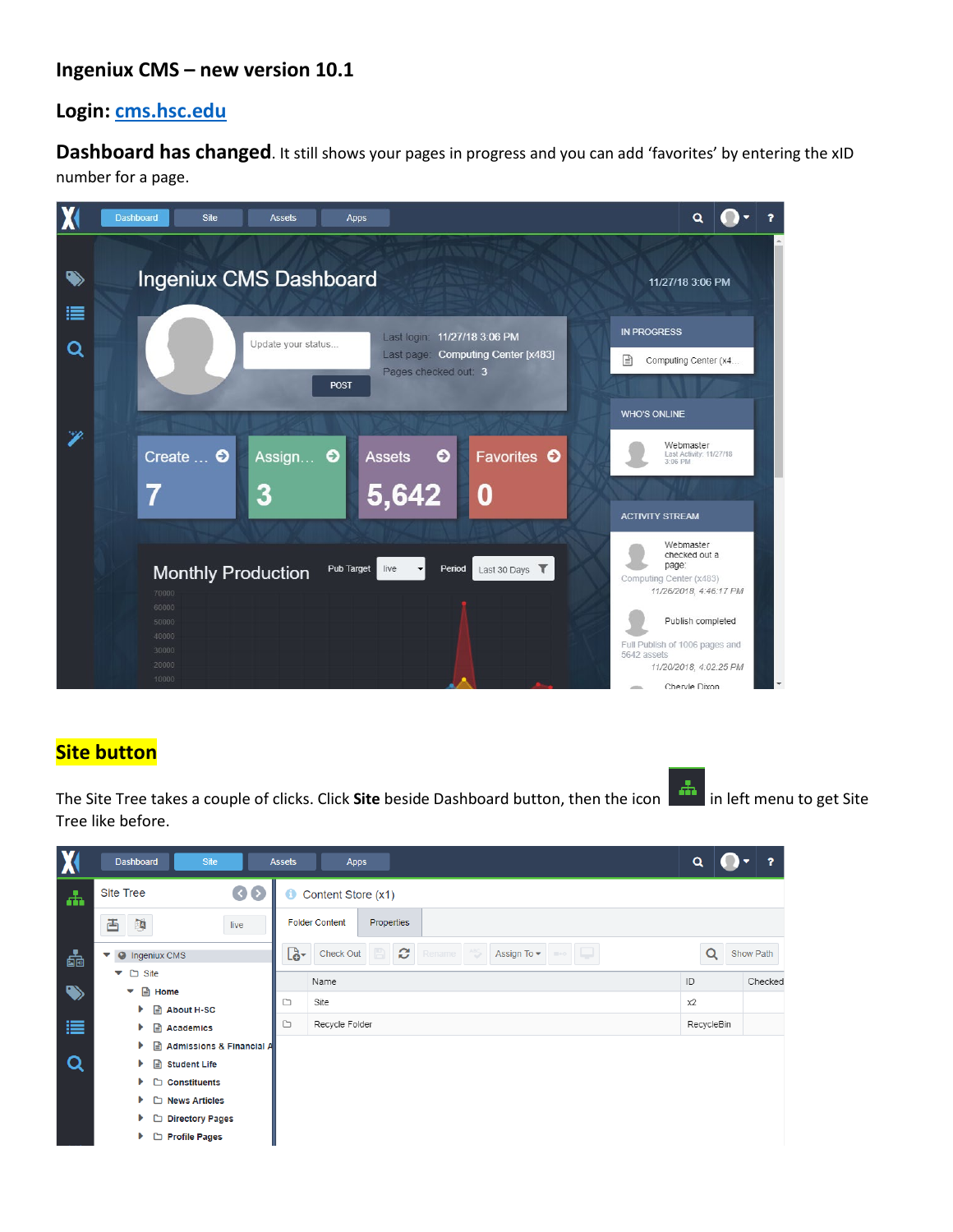Keep opening down the tree to get to your section for editing. For example, Computing Center is underneath 'inside' folder. The default view is 'Index View'.

| X         | Dashboard<br>Site                                   | <b>Assets</b><br><b>Apps</b>                                                                   | $\alpha$<br>,  |
|-----------|-----------------------------------------------------|------------------------------------------------------------------------------------------------|----------------|
| 击         | $\odot$<br><b>Site Tree</b>                         | Θ<br>Computing Center (x483)                                                                   |                |
|           | 國<br>酉<br>live                                      | Edit<br>Preview<br>Properties<br>History<br>Analytics                                          |                |
| 츫         | *****************************<br><b>Error Pages</b> | O<br>ABC<br>Lò-<br>Check In<br>Assign To $\blacktriangleright$<br>Rename<br>$\blacksquare$ + 0 | Show Path<br>Q |
| $\bullet$ | inside<br>⊡<br>▼<br><b>■ Updates Notice</b>         | Index View $\blacktriangledown$<br>$=$ $F1F1F2$                                                |                |
| 這         | GivingFormRedirect<br>囼                             | $\exists$ Title                                                                                |                |
|           | ⊟<br>GivingDay                                      | Abstract<br>2                                                                                  |                |
|           | GivingDay1<br>₽                                     | Banner Text Background Color<br>3                                                              |                |
| Q         | <b>Support H-SC</b>                                 |                                                                                                |                |
|           | <b>Academic Catalogue</b>                           | $\blacktriangleright$ $\equiv$ Banner Images<br>4                                              |                |
|           | Ռ<br><b>Calendars</b><br>Þ                          | Banner Image<br>5                                                                              |                |
|           | ⊟<br><b>Brinkley Hall</b>                           | Section Front Listing Image<br>6                                                               |                |
|           | 目<br><b>Brown Student Cent</b>                      |                                                                                                |                |
|           | 目<br>CRC                                            | 7<br>■ Intro Copy                                                                              |                |
|           | Ռ<br><b>Business Office</b><br>ь                    | ☑ Display Sharing Links<br>8                                                                   |                |
|           | <b>Communications &amp; I</b><br>Ռ                  | ☆<br>9<br>Body Copy 1                                                                          |                |
|           | <b>Computing Center</b>                             | । Quote<br>10                                                                                  |                |
|           | <b>Emergencies</b><br>凷                             |                                                                                                |                |

To get the View just like the old version, click the down arrow on Index View and choose Form View.



Then there are two options for looking at the page. Index and fields or just fields. Click just the 'fields' option

Form View  $\sqrt{*}$ **PER**  for it to look like the old version. Using the index let's you pick the field you want to edit and go right to it. It will be highlighted in green.